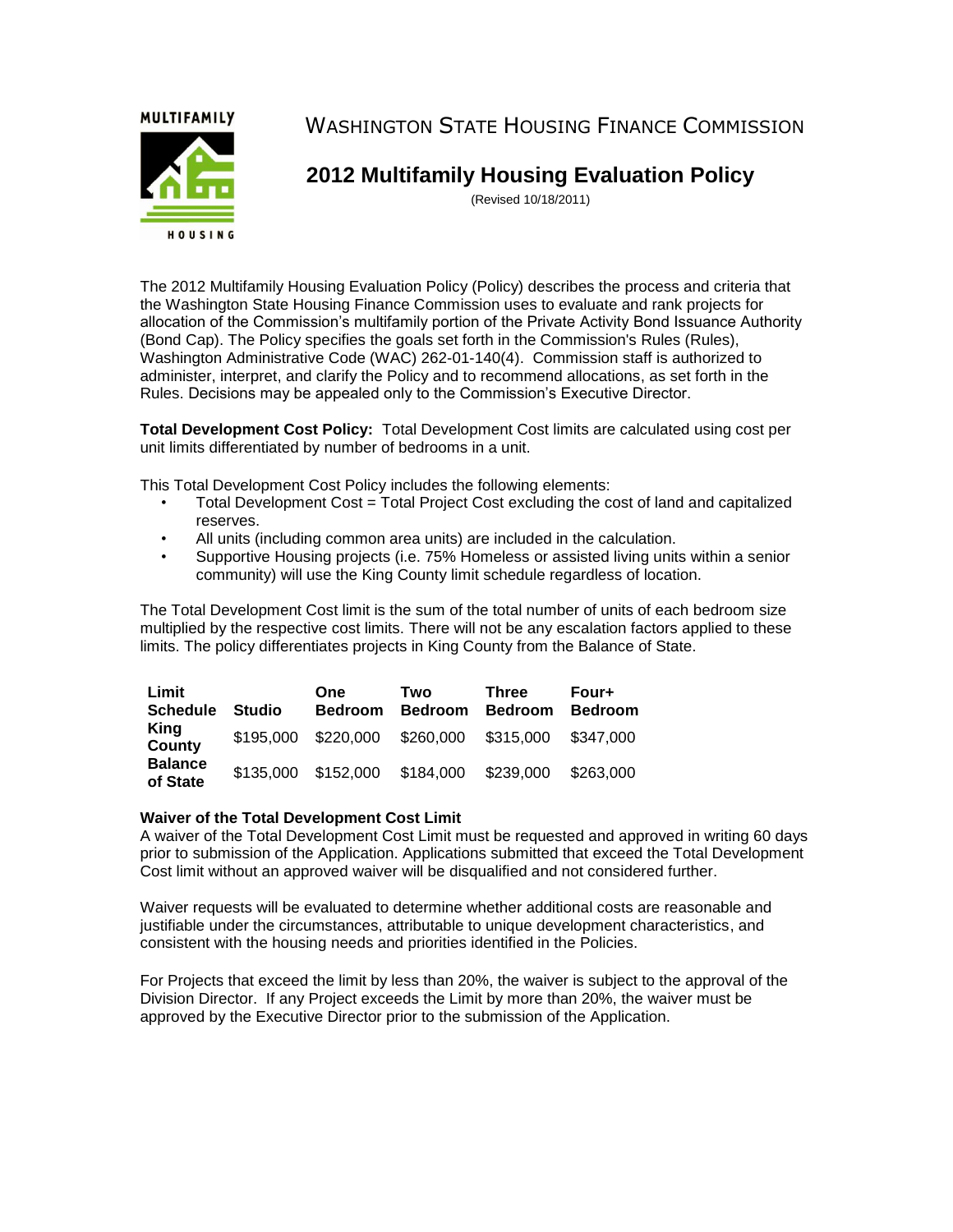# *PROJECT EVALUATION AND RANKING*

Once staff determines that an application meets the Minimum Threshold and Readiness Requirements, projects will be ranked by the number of Optional Points the project has selected. Each project must select a minimum of 30 Optional Points to be considered. Recommendations for allocations of Bond Cap will be made based on the rank order of the projects.

Portfolio projects: Each property must score a minimum of 30 Optional Points to be considered. An average of the Optional Points for each property will be used to rank the project.

# *MULTIFAMILY HOUSING EVALUATION POLICY: OPTIONAL POINTS*

# **I. Projects with Project-Based Government Rental Subsidies**

Projects that create or preserve project-based government rental subsidies covering at least 50% of the units. **8 points**

 $\Box$  To qualify, the applicant must agree to renew the project-based Section 8 contracts or other government rental subsidies for as long as available during the term of the Regulatory Agreement. If the rental subsidy contracts are terminated before the expiration of the Regulatory Agreement, the owner must agree to set aside 30% of the units for households at 50% of local median income for at least 15 years after the termination of the rental subsidies or until the end of the Regulatory Agreement, whichever comes first. Documentation of the rental subsidy contracts and a timeline for the transfer of those contracts by the relevant government agency must be submitted with the application.

*Projects applying for Bond Cap that are also working with USDA Rural Development (RD) for either financing and/or transfers must provide a letter from RD indicating that a complete application for each of the properties has been submitted to RD. The application for Bond Cap will not be considered without RD confirmation.* 

*Similarly, RD projects that plan to apply for Low-Income Housing Tax Credits "LIHTC" will be required to submit a fully executed RD Letter of Conditions indicating appraisals are complete with their tax credit application*.

#### **OR**

For projects with project-based rental subsidies covering less than 50% of the units and will abide by the above requirements. **4 points**.

# **II. Targeted Areas**

Projects that meet the need for affordable housing in specific geographic areas. **5 Points**.

Qualifying projects must meet at least one of the following:

- In a HUD-defined Difficult Development Area (DDA), or a HUD-defined Qualified Census Tract (QCT). Appropriate documentation indicating a DDA or QCT is required
- In an area in which RCW 84.14, "New and Rehabilitated Unit Dwelling in Urban Centers," applies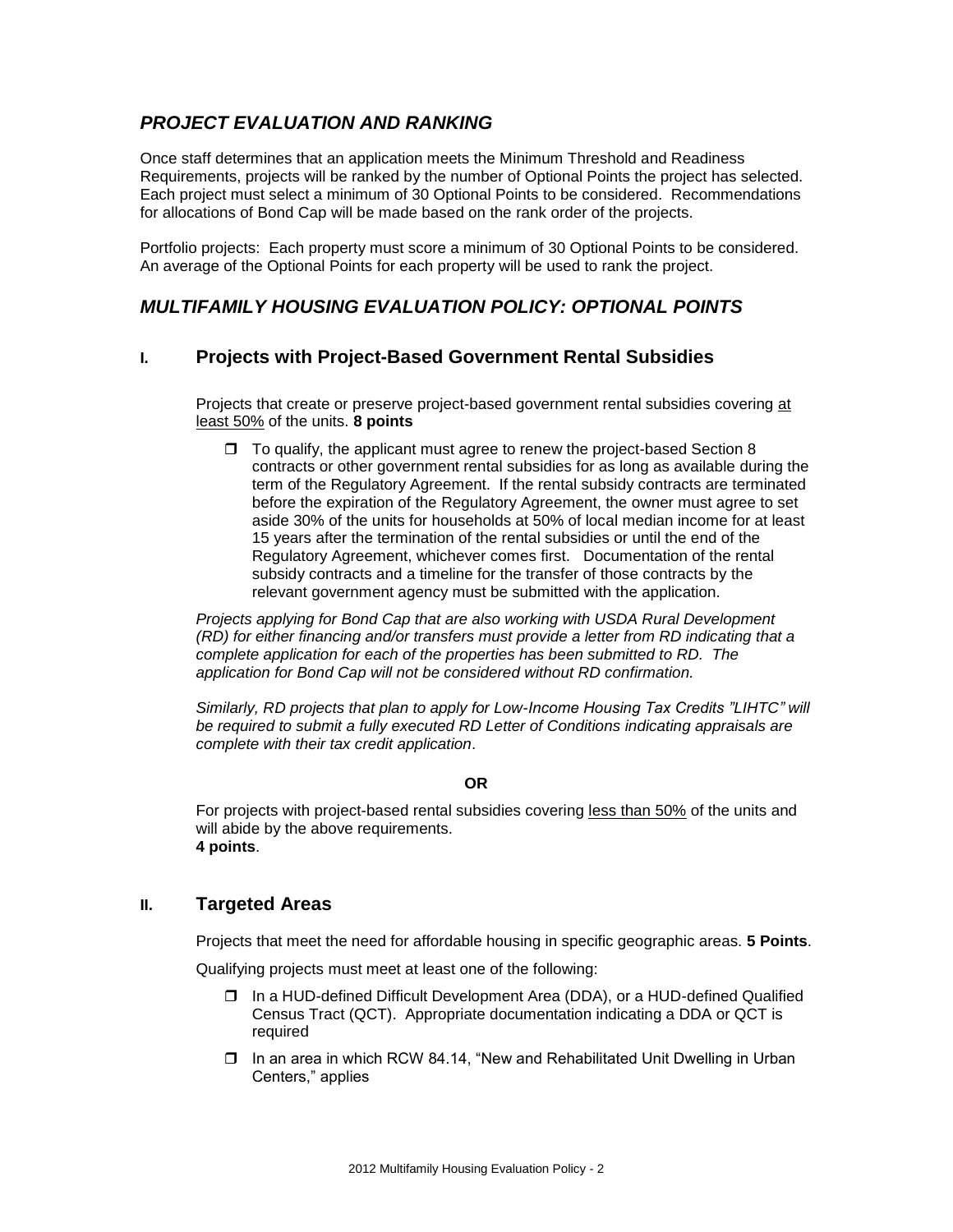- $\Box$  In an area that is targeted and defined as needing housing by the jurisdiction's Comprehensive Plan and in separate City Council goals or policies
- **D** Part of a Community Revitalization Plan
	- A Community Revitalization Plan must (1) be a published document, approved and adopted by a governing body, by ordinance, resolution or other legal action, and (2) target funds or tax incentives to specific geographic areas for either economic development or commercial/ retail development including infrastructure and community facilities improvement.

### **III. Leveraging**

Projects that leverage other government and/or third-party resources such as: **(a project can choose both options)**

- Contribution of land by a governmental entity, **5 Points**
	- A copy of a current appraisal acceptable to the Commission to establish the value of contributed land and a legal description of the land being contributed must be submitted with the application. If the land is provided on a minimal lease basis, the terms of the lease must be provided, and the value of that lease over market rates must be identified.
- $\Box$  Philanthropic assistance from established organizations in an amount equal to at least 5% of project costs, **5 Points**
	- The assisting organization must be unrelated to the applicant. The Commission reserves the right to request a list of principals or officers of both the applying and granting organization.
	- Proof of funding or funder's decision timeline must accompany application

# **IV. Qualified Nonprofit Participation**

A. For Qualified Nonprofits who sponsor and have material participation in a project, **4 points**.

#### **OR**

B. For Qualified Nonprofits who sponsor and have material participation in a project and will be providing services to the community (*An explanation of services to be provided must accompany the application.)*, **8 points**.

#### **OR**

C. For Qualified 501 (c)(3) Nonprofits who will have 100% ownership interest in the project, **15 points**.

#### **V. Quality Management Program**

A. For applicants who have completed the full examination Washington State Quality Award

(WSQA) program, or comparable nationally-recognized program similar or equivalent to the Baldrige National Quality Program criteria, within the last three years, \*\* **5 points.**

**OR**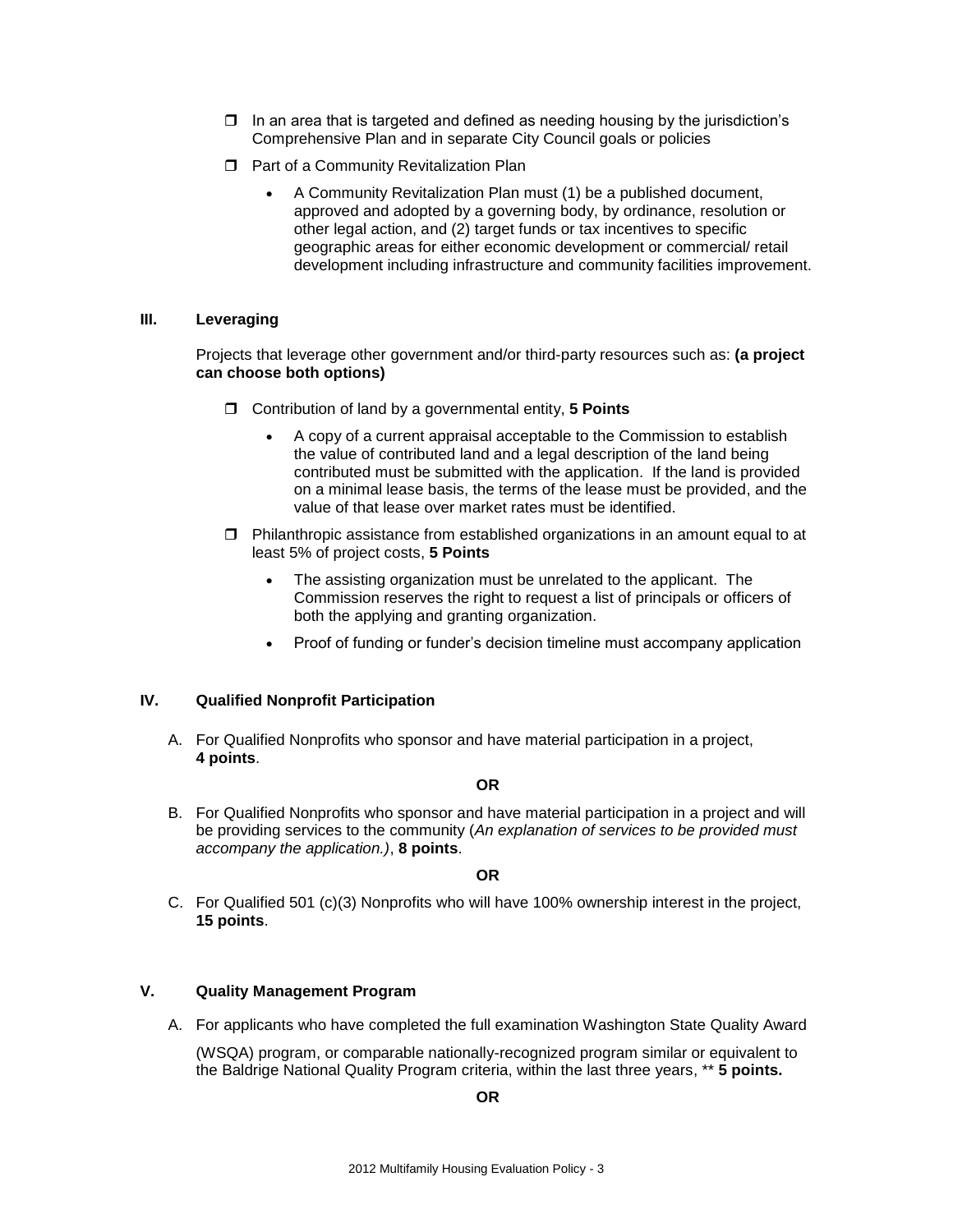B. For applicants who have completed the WSQA's Lite Assessment within the last three years, **2 points.**

> *\*\* Evidence of WSQA award or Lite Assessment must be submitted with the application.*

#### *Objective: Leveraging Tax-Exempt Resources*

*To ensure the most efficient use of Bond Cap, the Commission staff will give preference to projects that access other sources of funding and/or leverage tax-exempt bonds by issuing taxable bonds.*

#### **VI. Taxable Bond Options**

For projects that are financed with taxable bonds as a portion of the bond issue.

One-half point will be awarded for each percent of taxable bonds up to a maximum of 10 points for 20%.

| Examples:                  |     |            |
|----------------------------|-----|------------|
| 1% of total bonds taxable  | $=$ | 0.5 points |
| 5% of total bonds taxable  | $=$ | 2.5 points |
| 7% of total bonds taxable  | $=$ | 3.5 points |
| 20% of total bonds taxable | $=$ | 10 points  |

*Note: Projects that will be applying for LIHTC and/or that do not have assisted living units may not request more than 15% in taxable bonds.* 

#### *Objective: Serve Low– and Moderate–Income Residents of Multifamily Housing*

*To ensure that Bond Cap is used to produce the highest public benefit, the Commission staff will give weight to projects that best serve low– and moderate–income residents by exceeding the minimum Code requirements.*

#### **VII. Extended Regulatory Agreement**

- A. For projects with an extended Commission bond Regulatory Agreement of at least 20 years, which is five years longer than the minimum requirement. If applying for Tax Credits, the same Additional Low-Income Housing Use Period selection must be made in the Tax Credit application, **4 points**.
- B. For nonprofit sponsored projects which have restrictive use requirements in excess of 20 years due to the conditions of another public funder, **5 points.** *(These points can be claimed in addition to points claimed in A above.)*

*Note: Statement of expected funding source and proof of regulatory agreement must be submitted with the application.*

#### **VIII. Additional Set–Asides**

A. For projects that have set aside 30% of the units at 50% of local median income, **10 points.**

*Note: Projects applying for Tax Credits must select the same 30% at 50% LMI set-aside in the LIHTC application. The Tax Credit set-aside will restrict the rents on these units.* 

B. For nonprofit sponsored projects that have set aside requirements greater than 30% of the units at 50% of local median income due to the conditions of another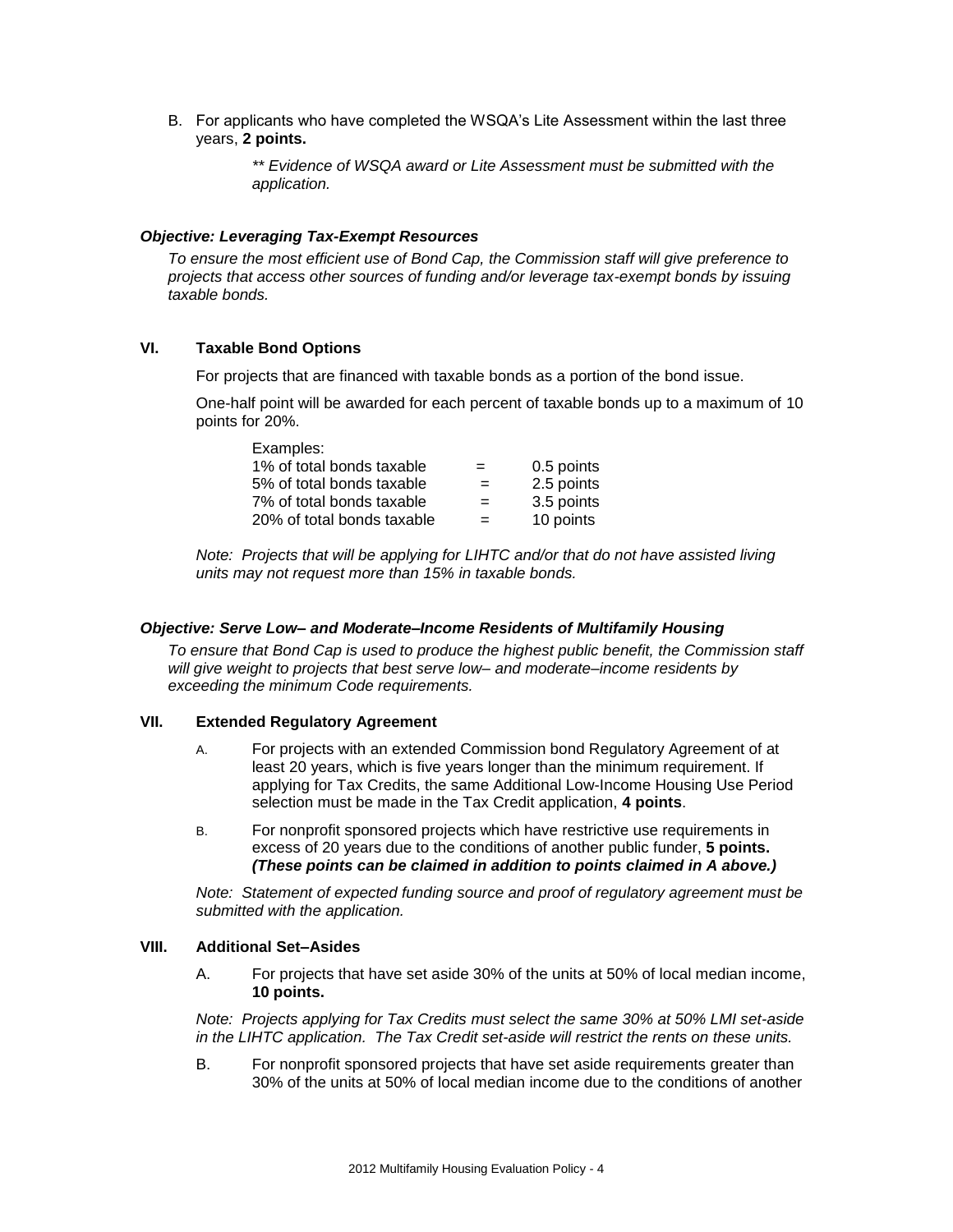#### public funder, **10 points.** *(These points can be claimed in addition to points claimed in A above.)*

*Note: Statement of expected funding source and proof of set-aside requirement must be submitted with the application.*

#### **IX. Assisted Living Projects with Residents Receiving Medicaid**

Projects will receive points for setting aside Medicaid units at the following percentages:

- A. If at least 5% of the units have residents who are/will be Medicaid recipients, **10 points**.
- B. If at least 7.5% of the units have residents who are/will be Medicaid recipients, **15 points**.
- C. If 10% or more of the units have residents who are/will be Medicaid recipients, **20 points**.

If the project is an acquisition and rehabilitation of an existing facility and it currently has Medicaid residents, the developer may select one of the set-aside options above. The developer also agrees to continue to accept payments for current Medicaid residents for as long as those residents reside in the facility. *To qualify for points, the developer must submit a statement from the seller indicating the number of Medicaid recipients.*

The Commission's ongoing annual fee will be reduced to 17.5 basis points for as long as Medicaid payments are accepted.

#### **X. Serving Large Households**

- A. For projects in which 10% of the units have three bedrooms or more reserved for large households of four or more persons, **3 points**.
- B. For projects in which 20% of the units have three bedrooms or more reserved for large households of four or more persons, **6 points**.

*Note: Projects applying for LIHTC must select the same Large Household set-aside in the Tax Credit application.*

#### **XI. Serving Persons with Disabilities**

*Disabilities* means a physical or mental impairment that substantially limits one or more of the major life activities of an individual, such as not being able to care for oneself, performing manual tasks, walking, seeing, hearing, speaking, breathing, or learning.

- A. For projects in which 10% of the units are reserved for persons with disabilities, **3 points**.
- B. For projects in which 20% of the units are reserved for persons with disabilities, **6 points**.

Projects must be in compliance with the Fair Housing Act, as amended; the Architectural Barriers Act of 1968; the Americans with Disabilities Act; and any other local, state, and federal nondiscrimination or accessibility laws, regulations, or requirements.

*Applicants must demonstrate that they have identified and will provide (either directly itself or indirectly by another appropriate entity) appropriate support/social services for persons with disabilities. A referral agreement with a federal, state, or local government or with a nonprofit agency that provides services to the disabled population in-house must be submitted with the application.*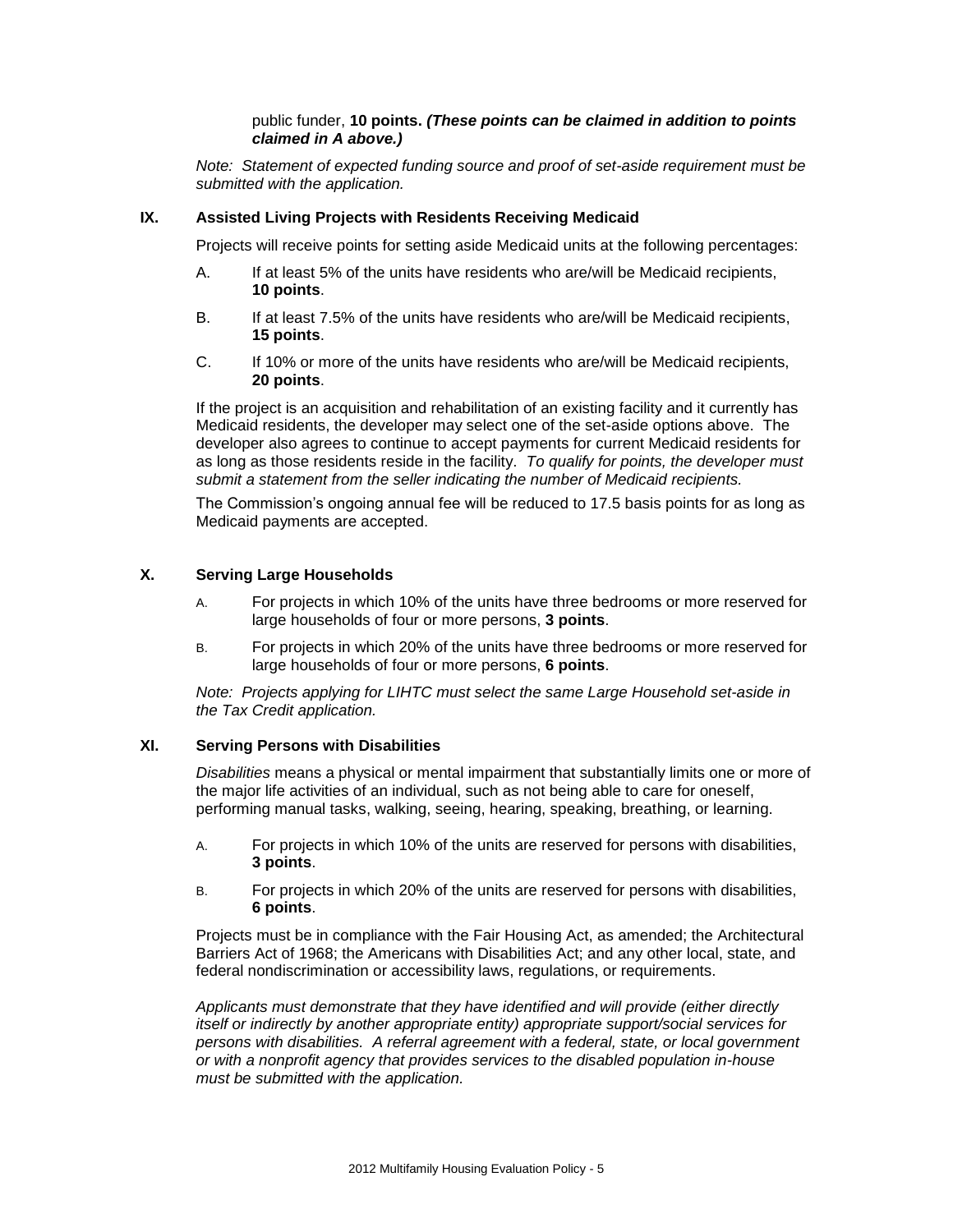*Note: Projects applying for LIHTC must select the same Disabled set-aside in the Tax Credit application.*

#### **XII. Housing with Services**

Option A: Senior Projects, **10 points**

- $\mathbb{R}^n$ Onsite food service, housekeeping and/or linen services: and
- $\Box$ Assistance with Activities of Daily Living (ADL)

Please list at least 5 ADL services that will be provided:

\_\_\_\_\_\_\_\_\_\_\_\_\_\_\_\_\_\_\_\_\_\_\_\_\_\_\_\_\_\_\_\_\_\_\_\_\_\_\_\_\_\_\_\_\_\_\_

\_\_\_\_\_\_\_\_\_\_\_\_\_\_\_\_\_\_\_\_\_\_\_\_\_\_\_\_\_\_\_\_\_\_\_\_\_\_\_\_\_\_\_\_\_\_\_\_\_\_\_

*Please address the following questions in the project application: the scope of services to be provided; the type of staff providing the assistance; the percentage of residents able to use the services and any additional fees for services if applicable.*

Option B: Senior Projects, (3 required) **5 points**

| $\Box$ Onsite food service             |
|----------------------------------------|
| $\Box$ Housekeeping and linen services |

- $\Box$ Transportation services
- П Social Coordinator and activities

 $\Box$ Other, Please describe:

*Please address the following questions in the project application: the scope of services to be provided; the type of staff providing the assistance; the percentage of residents able to use the services and any additional fees for services if applicable.*

Option C: General Low-Income Projects, **5 points**

Provide housing that follows a service enriched model. By the time of the Financing Resolution, you must have an agreement with a local service provider to provide services to the residents. Please list these services that will be provided:

*Service Enriched Housing refers to permanent affordable housing that incorporates various levels of services with housing, with services provided, by trained staff for whom service delivery, not property management, is their primary responsibility. As a condition, an agreement with a service provider will be required by the Financing Resolution and is subject to Commission staff approval. This agreement should identify the services that will be provided. Such as:* 

- *Life skills and stabilization*
- *Crisis intervention*
- *Job training*
- *On-site programs and activities for the residents*
- *Focus on health, mental health, and/or recovery from addictions*
- *Parenting classes*
- *Assistance in accessing resources and services in the community*
- *Resident participation in decision-making process*
- *Credit counseling*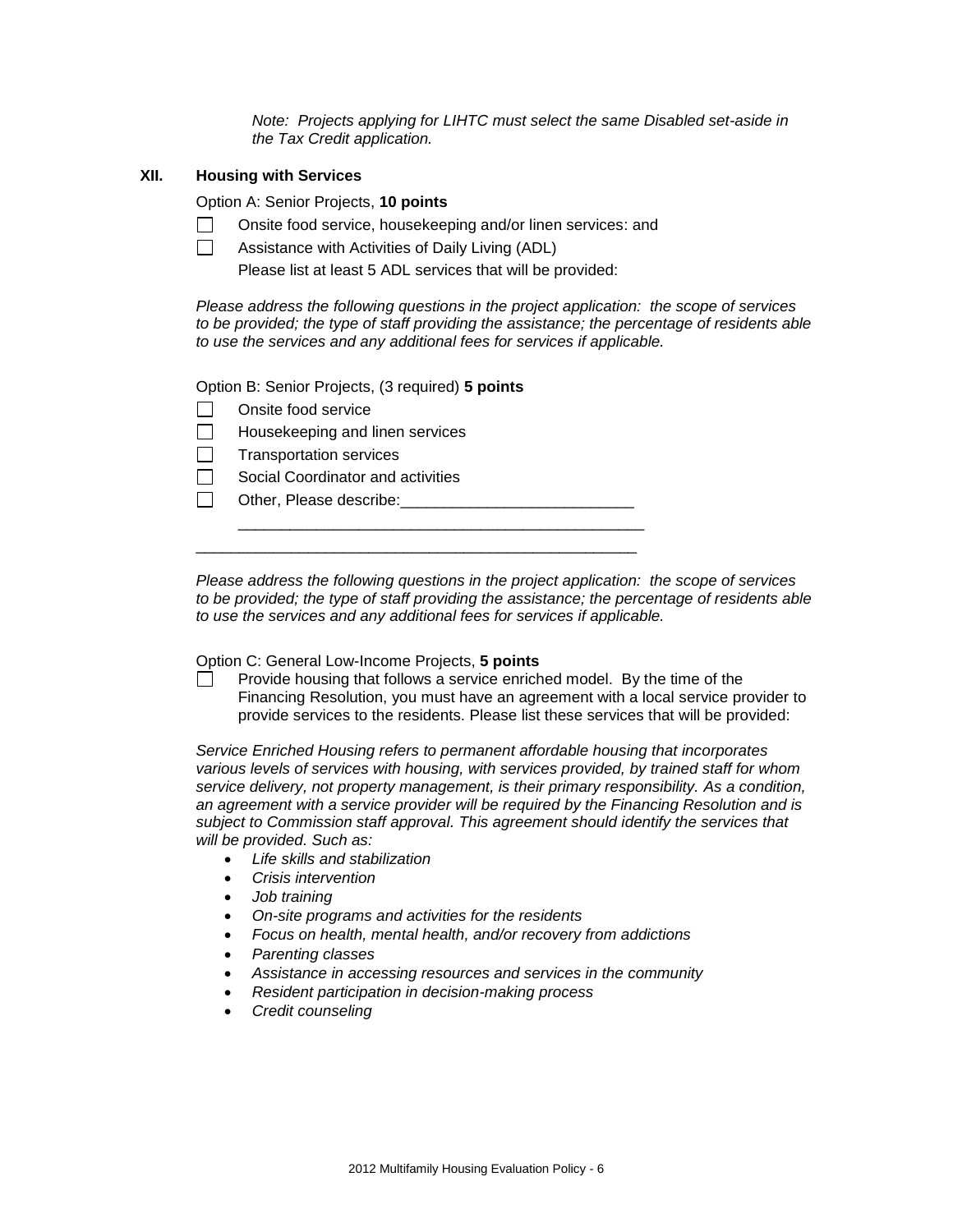#### **XIII. Development Amenities**

For projects providing any of the following currently non-existent amenities for its residents, **2 points each**.

- $\Box$  Create at least three sidewalks or pathways that link the residential development to public spaces, open spaces, and/or the surrounding neighborhood
- $\Box$  Providing an onsite community garden or P-patch for resident use
- Onsite computer business/learning center with high speed internet access<sup>1</sup>
- Onsite playground or senior fitness trail
- Installation of a broadband port in every unit providing free access to the internet (Free wifi in every unit is acceptable; however there must be computers available for community use.<sup>1</sup>)
- Fitness Center
- $\Box$  Develop or participate in a program that will provide access to fresh local food for residents and/or a local food bank for at least 1 year<sup>2</sup>.)

*A site or floor plan demonstrating the location of the amenity within the project is required as part of the application. If an amenity does exist, to obtain points the developer must submit a plan that significantly improves/expands the amenity.*

- *1. Plans must be submitted indicating number of computers, access to printer(s)*
- *2. Must develop a program in partnership with a nonprofit whose mission includes support of local food networks. The nonprofit donation may be used to fund this. Projects with on-site kitchens and food service may qualify for these points if they contract with local food producers. A detailed plan must accompany the application.*

#### **Objective: Integrate Projects with the Surrounding Community**

*In order to ensure that Bond Cap is used to produce the highest public benefit, the Commission staff will give weight to projects that support, and are supported by, the community.* 

#### **XIV. Nonprofit Housing Support**

For projects that donate to a nonprofit agency that provides housing or housing services in the area in which the project is located. The donation recipient *must* be approved by the Commission. In locations where an appropriate nonprofit housing agency does not exist, contributions to the local housing authority may be considered.

A. The greater of 0.10% (1/10th of 1%) of the total bond issue or \$5,000, **4 points**.

**OR**

B. The greater of 0.20% (2/10th of 1%) of the total bond issue or \$10,000, **8 points**.

*An acceptance letter from the recipient is required before the finance resolution is passed, and the donation must be made by the time of bond closing. If the recipient is known at the time of application, please include the name and contact information.*

*If a project elects points under Section IX Development Amenities to participate in a program to provide access to fresh local food for residents and/or food banks, the donation may be used to fund this participation.*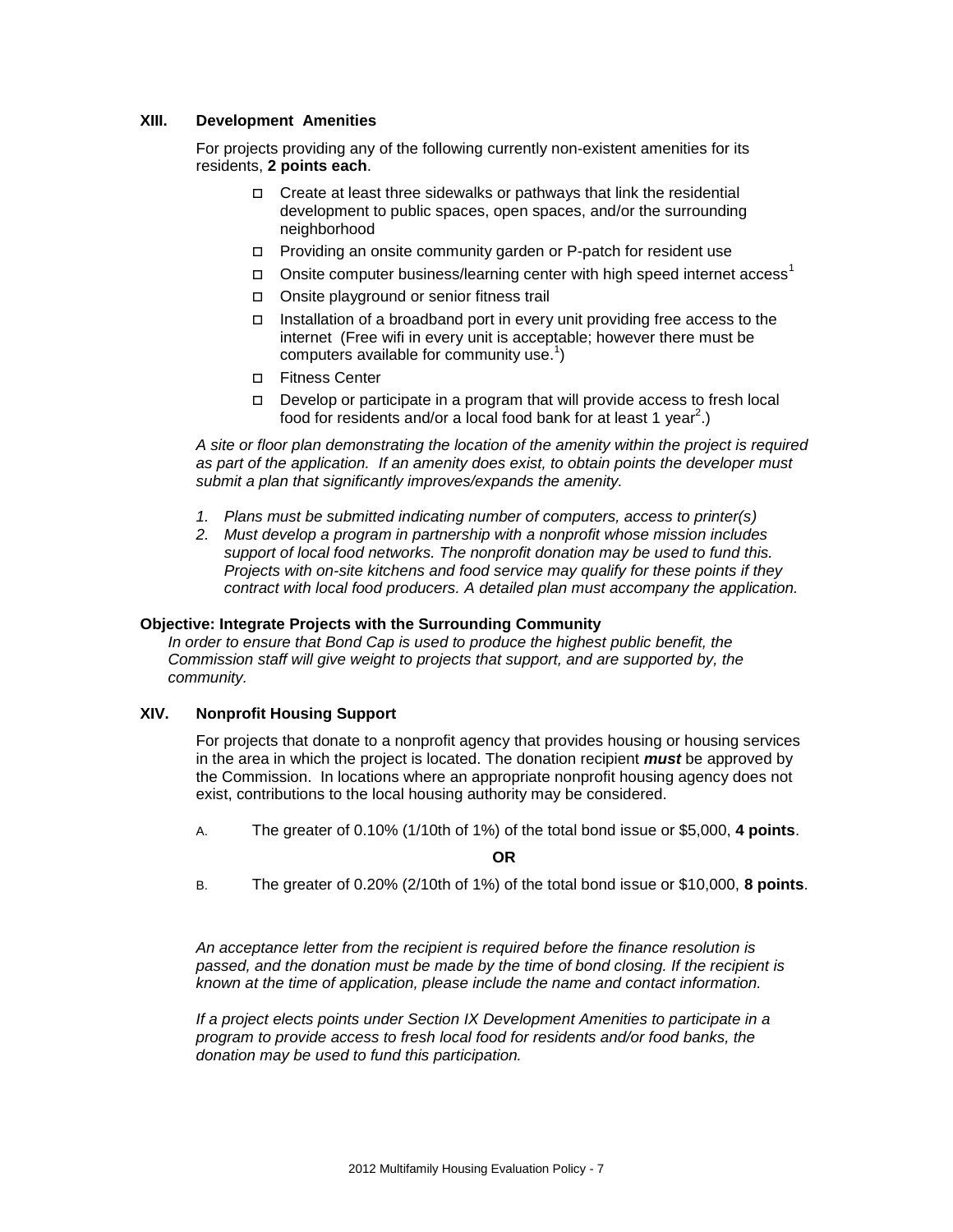*Please Note: If the project chooses to select the "Donation in Support of Local Housing Needs" point criterion on the tax credit application, the Bond Donation may not be used to satisfy the Tax Credit Donation. They are mutually exclusive.*

#### **XV. Number of Units**

- A. For projects that have less than 50 units, **10 points**.
- B. For projects that have 50 to 75 units, **5 points**.

#### **XVI. Mixed-Use Projects**

For projects that combine retail/commercial, services or office use with residential use in the same building or on the same site. Projects that build housing above existing commercial uses also qualify, **10 points.**

The commercial space must be accessible to the general public and must be at least 20% of the ground floor square footage. Note: This does not include office space used directly by the building owner or the property manager.

*A letter from the project architect certifying the total square footage of the various types of usage within the building or site is required*.

#### **XVII. Community Amenities**

For projects located within ½ mile walkable distance of the following amenities, **2 points each:** 

- □ A park or public recreational facility
- $\Box$  A public library or community center / senior center
- $\Box$  A grocery store that provides fresh produce and meat
- $\Box$  A public (K-12) school or licensed day care
- □ An urgent care or emergency medical facility

*The name and address of each amenity and a map indicating locations must be provided with the application. Each selection must be satisfied by a different business or amenity. Walkable means: that the amenity can be reached by walking a half-mile or less on existing paths and sidewalks without crossing natural or artificial barriers or private property.*

#### **XVIII. Transportation Choices**

- A. For projects located within ½ mile walking distance of public transit service, **2 points**.
- B. For projects located within ½ mile walking distance of two or more public transit lines or a fixed rail station or ferry terminal, **4 points.**

*Adequate transportation means service at least hourly during peak periods.* 

*A context map demonstrating the location of the project in relationship to the transit service is required as part of the application.*